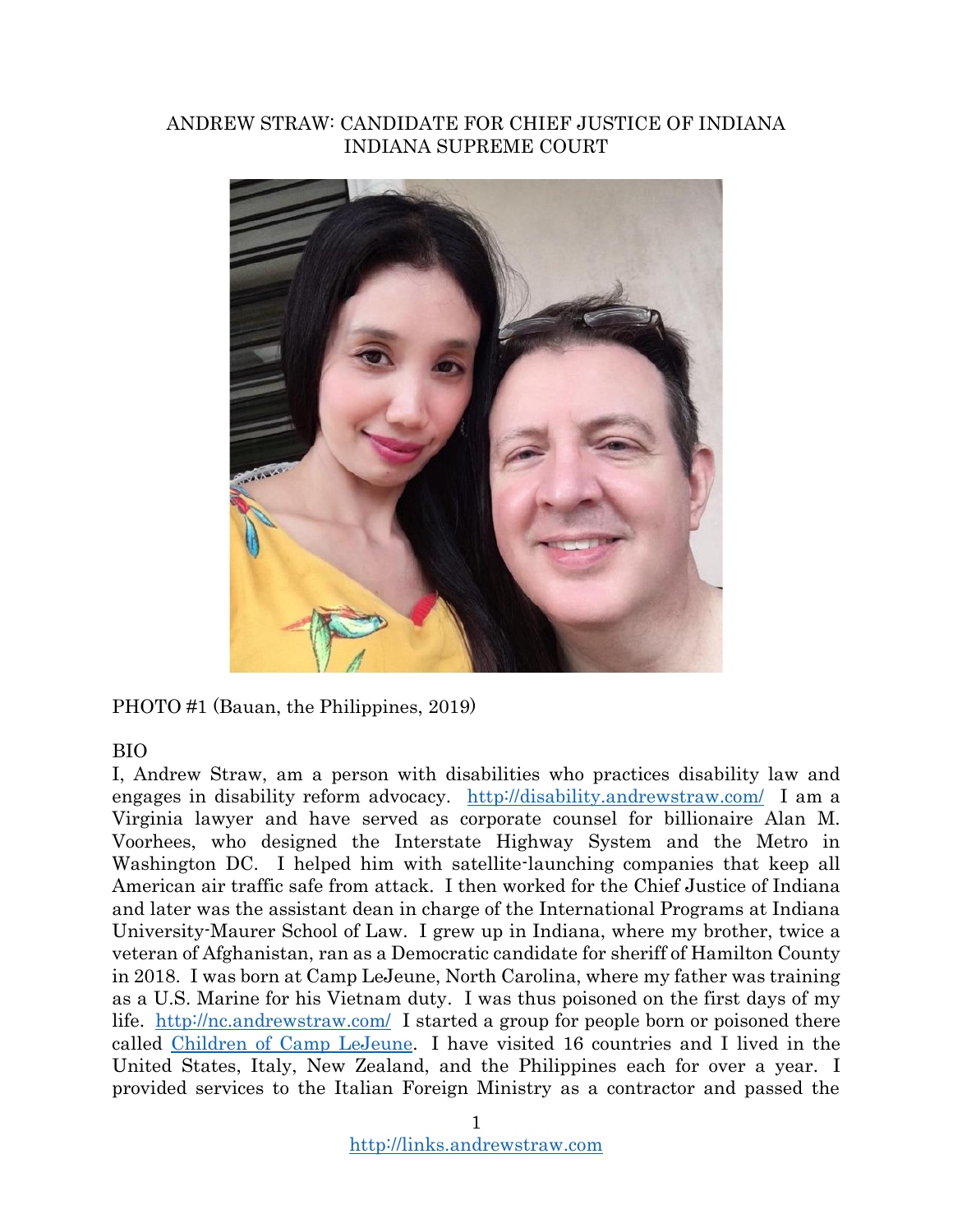written U.S. Foreign Service Officer Test in 1998. For more information, my CV can be found [here.](http://www.andrewstraw.com/) I have lived in the Philippines for 19 months, from June 2018 – January 2020, studying disability access in that country, but I will return to the United States when circumstances permit and my civil rights are protected. I am now a registered voter in Honolulu County, Hawaii, as an American abroad. Hawaii is the closest U.S. state to the Philippines. If given advance notice of my appointment, I would move back to Indiana so as to meet the eligibility rules.



Andrew U. D. Straw, Esq. (Virginia)

I have experienced intense discrimination and retaliation from the Indiana Supreme Court, especially after I made an ADA complaint in 2014 to the Court and about the Court. <http://po.andrewstraw.com/>The Virginia State Bar entered an ORDER wholly rejecting Indiana's attack on me as "having all the grace and charm of a driveby shooting." <https://www.vsb.org/docs/Straw-062217.pdf>

I was unable to get the Midwest federal courts to punish Indiana for the civil rights violations, including the violation of 42 U.S.C. § 12203 and its implementing regulation, 29 C.F.R. § 35.134. These are the anti-retaliation provisions of the ADA.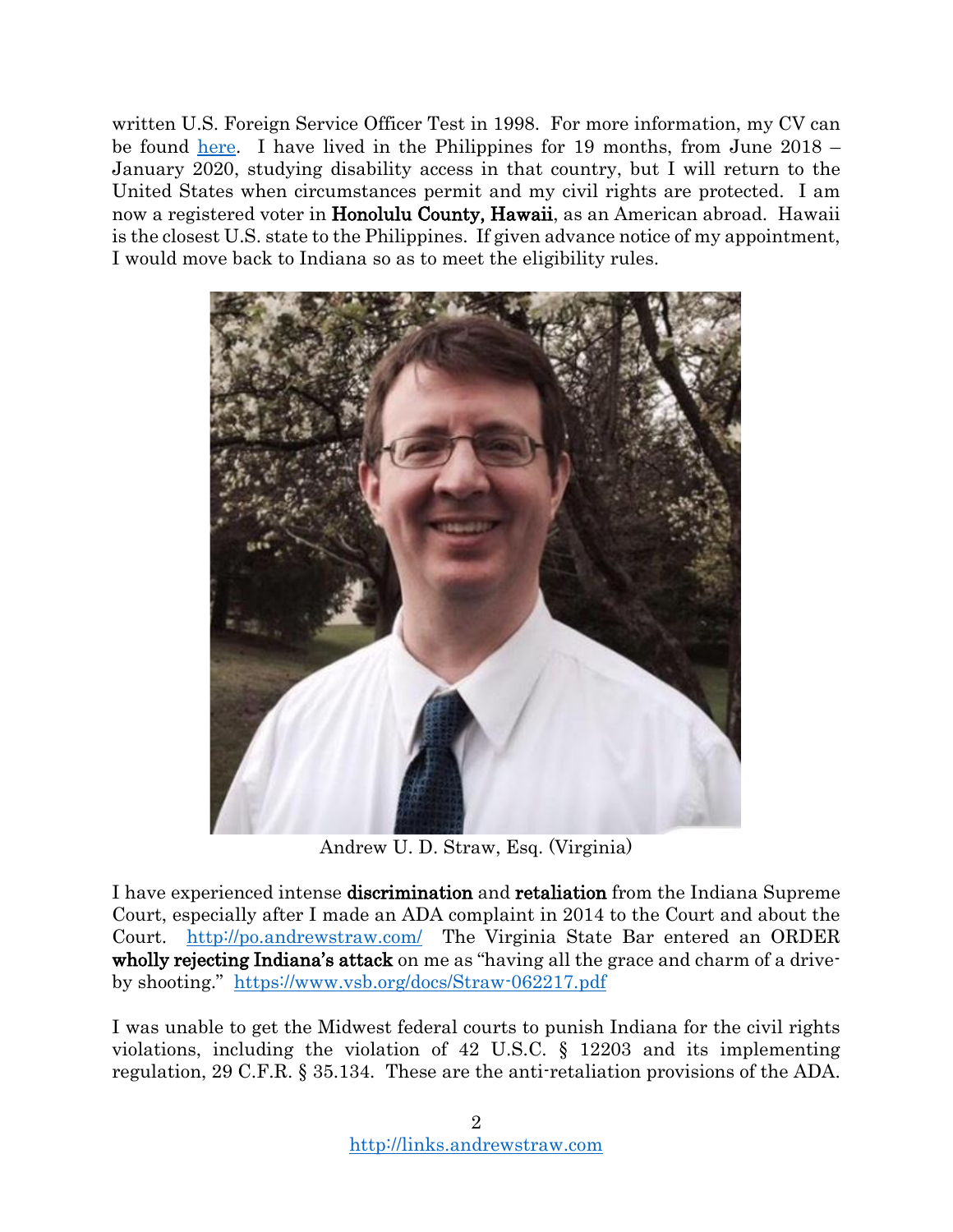This is explained in even more detail at<http://www.ada.gov/reg2.html> and in the technical manual for Title II of the ADA: <https://www.ada.gov/taman2.html#II-3.11000>

The problem with the Indiana Supreme Court seems to be that it wants to label disability rights violations and efforts to oppose them as "frivolous" and then it punishes those who make novel arguments, even if supported by major health, disability, and law organizations such as the following who have positions supporting the principles in the cases the Indiana Supreme Court attacked. It is important to note that these cases were none of the business of the Indiana Supreme Court, were NOT before any state court on appeal, and no federal judge issued any sanction, but I have been suspended for 2 years and 11 months when criminal drunk-driving judges get mere reprimands and no suspension. In Re Straw, 68 N.E.3d 1070 (Ind. 2/14/2017)

Harvard Law School Admissions (ABA case) – Harvard now collects the disability in law school admissions information I requested the ABA to collect.

**PRINCIPLE #1:** After systemic, nation-wide ADA violations were **PROVEN** in the [LSAT administration,](https://www.nfb.org/images/nfb/publications/bm/bm12/bm1201/bm120103.htm) what I asked was right and proper and I had standing whether that judge agreed or not. Tester standing in ADA Title II cases is commonplace across all federal circuits and this was a tester case.

[https://www.justice.gov/opa/pr/law-school-admission-council-agrees-systemic](https://www.justice.gov/opa/pr/law-school-admission-council-agrees-systemic-reforms-and-773-million-payment-settle-justice)[reforms-and-773-million-payment-settle-justice](https://www.justice.gov/opa/pr/law-school-admission-council-agrees-systemic-reforms-and-773-million-payment-settle-justice)

The violations *have not stopped and in 2019*, the earlier agreement needed to be enforced AGAIN.

[https://www.lawyersmutualnc.com/blog/lsat-found-in-contempt-for-disability](https://www.lawyersmutualnc.com/blog/lsat-found-in-contempt-for-disability-accommodations)[accommodations](https://www.lawyersmutualnc.com/blog/lsat-found-in-contempt-for-disability-accommodations)

The problem here is that major institutions that control the gateway to the legal profession [are discriminating](https://www.nfb.org/images/nfb/publications/bm/bm12/bm1201/bm120103.htm) and it takes people like me (I am in fact a member of the National Federation of the Blind) to challenge it with reasonable requests like gathering statistics that women and minorities have taken for granted for decades, but disabled law school applicants have not had these benefits. I was denied based on a supposed "lack of standing," but this was wrong.

Testing under the ADA was allowed in the 10th Circuit and the 4th Circuit, so my demand to be a tester is absolutely reasonable and was *wrongfully denied*.

"Consistent with *Havens Realty* and other circuits' application of that holding to similarly broad language in other anti-discrimination statutes, this court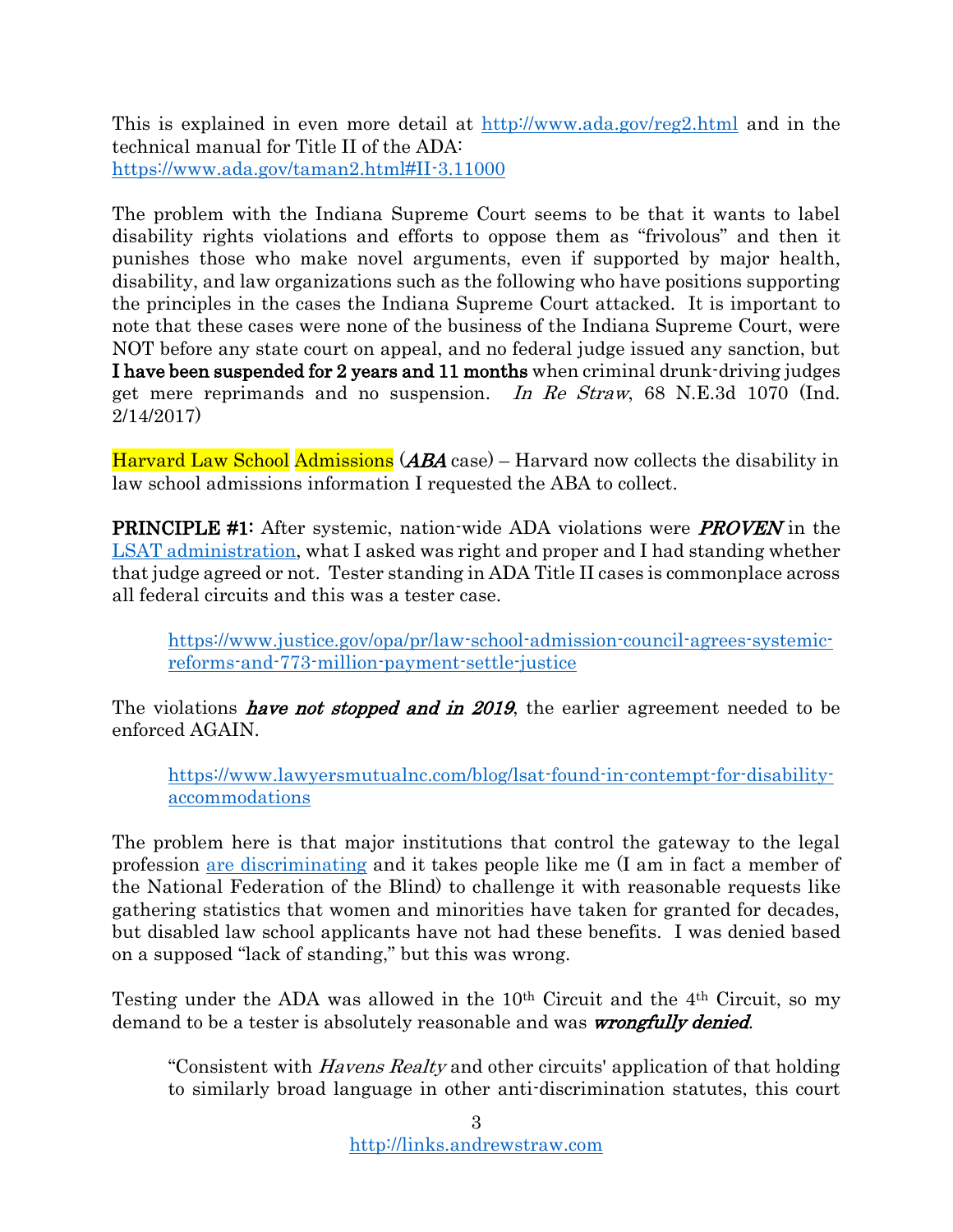holds that tester standing exists under Title II of the ADA." [Tandy v. City of Wichita](https://casetext.com/case/tandy-v-city-of-wichita-2), 380 F.3d 1277 (10th Cir. 2004)

Put simply, however, neither Nanni's status as an "ADA tester" nor his litigation history strips him of standing to sue Aberdeen. See *Houston*, 733 F.3d at 1332 (explaining that a plaintiff's "status as a tester does not deprive him of standing to maintain his civil action for injunctive relief under ... the ADA's Title III"); Daniels, 477 Fed.Appx. at 130 (rejecting district court's reliance on plaintiff's litigation history to deem his future injury claim implausible). As we recognized in our Daniels decision—and emphasize again today—a citizen's "right to sue and defend in the courts is one of the highest and most essential privileges of citizenship and is granted and protected by the Federal Constitution." See 477 Fed.Appx. at 130 (alterations omitted) (quoting Chambers v. Balt. & Ohio R.R. Co., 207 U.S. 142, 148, 28 S.Ct. 34, 52 L.Ed. 143 (1907) ). Moreover, under our system, all citizens are obliged to obey the law and to aid law enforcement efforts. In various situations, citizens are required by law to report violators to the proper authorities. See, e.g. , 18 U.S.C. § 4 (requiring citizens to report felony offenses to judges and other authorities). As the Supreme Court acknowledged several years ago, the "enforcement [of civil rights laws] would prove difficult" and our country will be obliged "to rely in part upon private litigation as a means of securing broad compliance." See *Newman v. Piggie Park Enters.*, 390 U.S. 400, 401, 88 S.Ct. 964, 19 L.Ed.2d 1263 (1968). That very principle is also embodied in the ADA. See Dudley , 333 F.3d at 306-07 (discussing importance of private litigation in achieving broad compliance with ADA). In the community of those citizens who are wheelchair bound, **the identification of public accommodation facilities that** flout the ADA is obviously an important activity.

[Nanni v. Aberdeen Marketplace](https://casetext.com/case/nanni-v-aberdeen-marketplace-inc-2), 878 F.3d 447 (4th Cir. 2017)

Not only was my demand NOT FRIVOLOUS, it became law in the only circuit in which I can practice, the 4<sup>th</sup> Circuit, as of 2017. The Indiana Supreme Court is fundamentally opposed to there being more prospective disabled lawyers entering law school because the Court has **a rule forbidding them to be lawyers** in Indiana.

### Indiana Admission and Discipline Rule 23, Sections 2(c) & 3(b)

Section 2. Grounds for Discipline or Suspension

(c) Disability. Any attorney who becomes disabled by reason of physical or mental illness or infirmity or because of the use of or addiction to intoxicants or drugs shall be subject to suspension by reason of the disability.

Section 3. Types of Discipline and Suspension; Notice of Orders and Opinions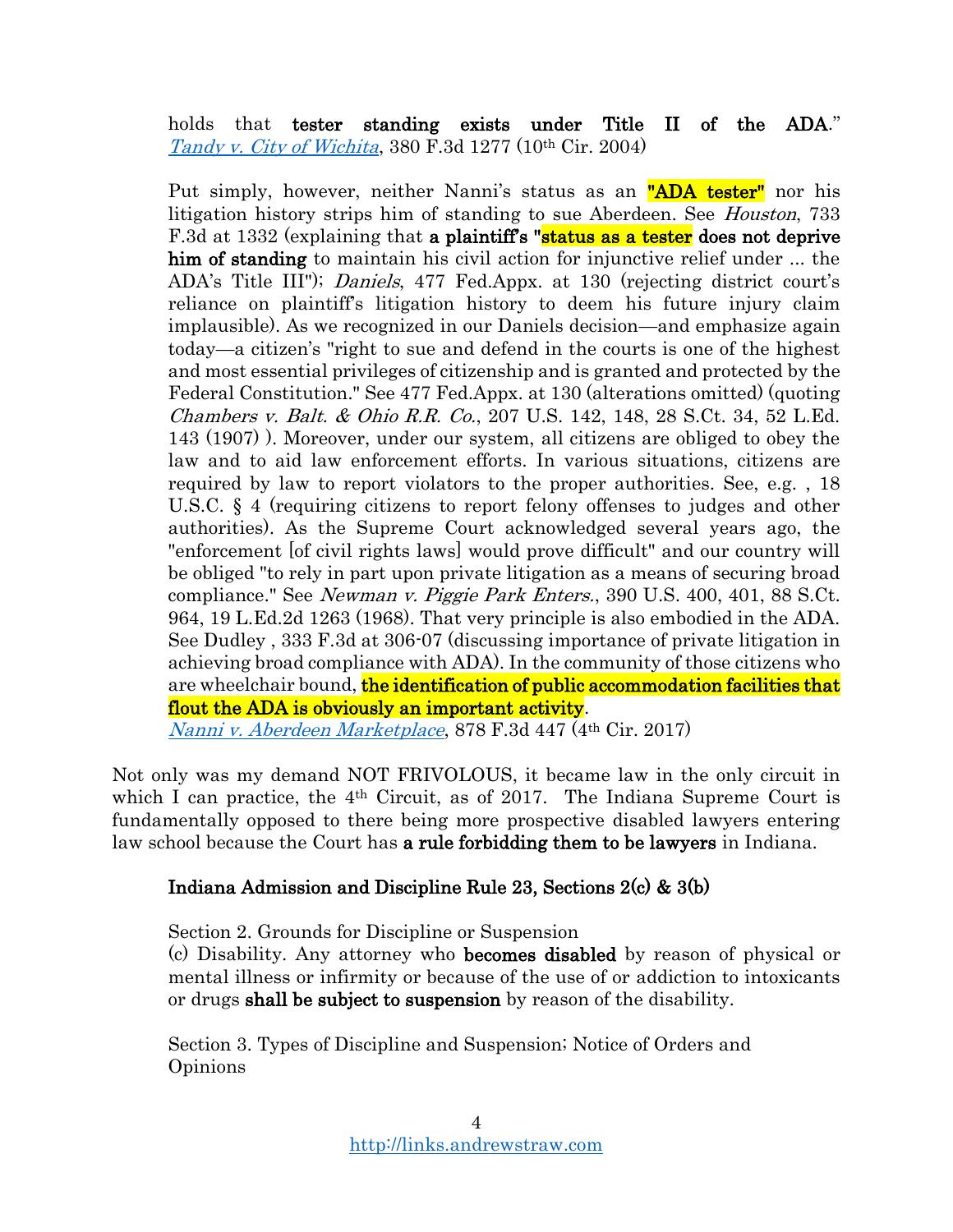(b) Disability suspension. Any attorney found disabled by reason of physical or mental illness or infirmity or by use of or addiction to any intoxicants shall be suspended indefinitely for the duration of the disability.

Note the comparison, the lumping of addiction with being a disabled lawyer. Perhaps like the criminal, drunk-driving judges in Indiana who only get hit with a reprimand for [driving drunk into oncoming](https://www.in.gov/judiciary/opinions/pdf/02201701per.pdf) traffic and getting a criminal conviction as a result. Indiana judges are favored with light discipline even when they [provoke violent](https://www.npr.org/2019/11/14/779339897/3-indiana-judges-suspended-after-white-castle-brawl-that-left-2-of-them-wounded)  [interactions](https://www.npr.org/2019/11/14/779339897/3-indiana-judges-suspended-after-white-castle-brawl-that-left-2-of-them-wounded) in downtown Indianapolis. A couple months of suspension only and not removal from office.

I have NO CRIMINAL RECORD OR CONVICTION, not even the lowest level of misdemeanor even charged against me, but I am treated like a criminal and the 7th Circuit has joined the "fun" by acting like I stole money from my clients, In Re Wick (I DID NOT), or that I am insane, using Lee v. Clinton. These are abuses of my civil rights that stink to high heaven.

Medicare (*Kloecker* case, Dkt. 42) – Medicare's EDDI manager told me I was right to object to a lawyer and its newspaper client pretending to be an insurance company so as to obtain my Medicare claims data in the Medicare database. Using \$1000 per day threats to get it!

**PRINCIPLE #2:** I was correct to object to **violations of my privacy** and fraud by a newspaper and its dishonest counsel.

NB: Both opposing counsel Kloecker and Hon. Shadur are now dead.

National Council on Disability (*Rutherford* case) <https://www.ncd.gov/publications/2012/Sep272012> American Bar Association (*Rutherford* case)

[https://www.americanbar.org/groups/diversity/disabilityrights/resources/resol](https://www.americanbar.org/groups/diversity/disabilityrights/resources/resolutions/) [utions/](https://www.americanbar.org/groups/diversity/disabilityrights/resources/resolutions/) (Resolution 2/2017)

<https://casetext.com/case/sinisgallo-v-town-of-islip-hous-auth> Sinisgallo v. Town of Islip Hous. Auth, 865 F. Supp. 2d 307 (E.D.N.Y. 2012)

PRINCIPLE #3: Disabled parents have the right to an injunction against a state court that has already stripped a disabled man of his parenting time rights. Denying this and calling the motion for justice "frivolous" was a violation of federal law and the federal judge should resign or be removed for bad behavior under Article III of the U.S. Constitution.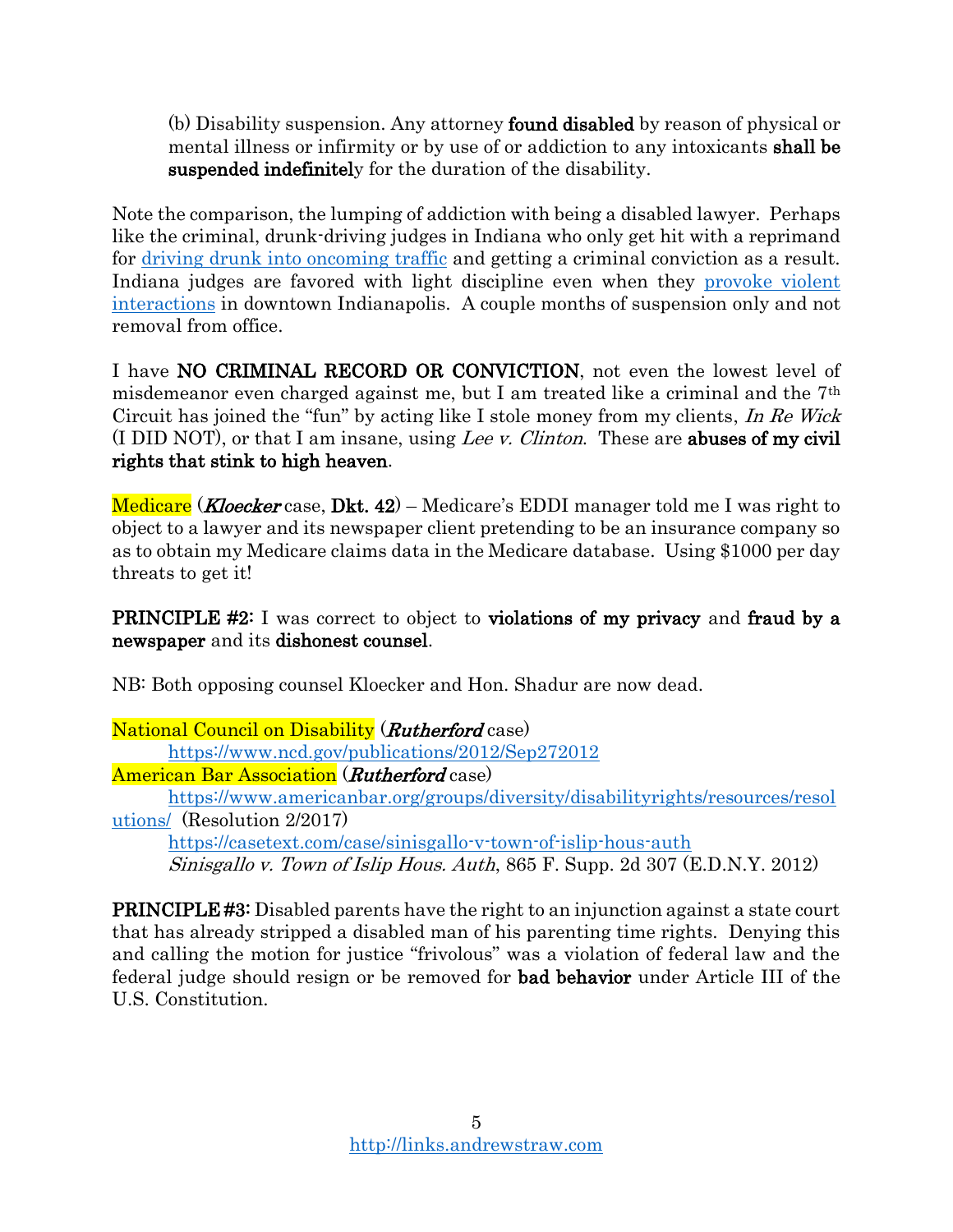New Indiana Supreme Court ADA coordinator (no retaliation is allowed) (Dixon case)

National Federation of the Blind (no retaliation is allowed and the standard is even higher for an ADA coordinator)

PRINCIPLE #4: NO RETALIATION IS ALLOWED. THE INDIANA SUPREME COURT RETALIATED, BUT HAS REMAINED WITHOUT JUSTICE IMPOSED ON IT. CORRUPTION HAS RISEN TO THE 7TH CIRCUIT.

Straw v. Indiana Supreme Court, et. al., 17-1338 (7th Cir. 7/6/2017); Straw v. U.S. District Court, et. al., 1:18-cv-278-CMH (E.D. Va.) (Dkts. 7, 20, 44-2)

[http://vt.andrewstraw.com](http://vt.andrewstraw.com/)

[http://uscourts.andrewstraw.com](http://uscourts.andrewstraw.com/)

[http://po.andrewstraw.com](http://po.andrewstraw.com/)

[http://disability.andrewstraw.com](http://disability.andrewstraw.com/)

[http://links.andrewstraw.com](http://links.andrewstraw.com/)

The Indiana attacks were so bogus that none of the cases attacked were in fact finished at the time the Indiana Supreme Court ADA coordinator attacked me, in direct response to my ADA complaint in August of 2014. All of them were finished in 2015 and her complaint about them was on 9/3/2014. She set her bait in the water and then waited to see if some federal judge would violate me and *it happened*, very likely with *her interference*, because she interfered in at least one of my cases by telling my opposing counsel about her disciplinary complaint and my ADA case for the disabled parent.

She says I am incompetent and then tries to get people to help her spread those **LIES**. Her bosses on the Court encourage these lies, the dishonesty, the illegal and unconstitutional and unethical attacks. Rule 8.4(g) should have prevented any disciplinary complaint by an ADA coordinator in retaliation for an ADA complaint, especially by a disabled former Court employee.

This was a **set-up by the dishonest ADA coordinator** of the Indiana Supreme Court, unethical and NOT ALLOWED by federal law. In fact, Vermont makes it very clear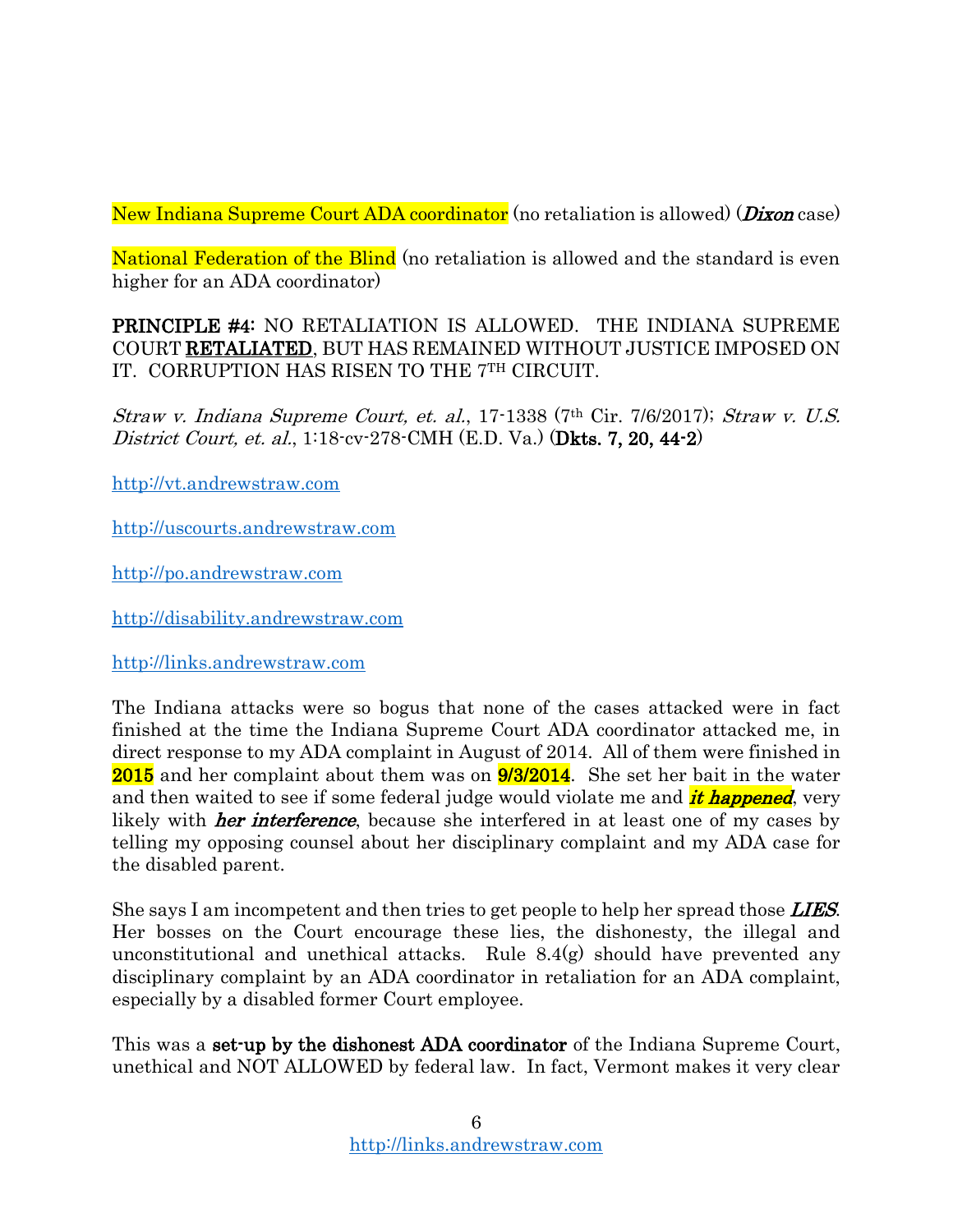that no one may retaliate against a complaint, a view shared by the National Federation of the Blind (Email to me from NFB national office, 9/7/2019):

Section VII: Any intimidation, retaliation or interference for filing a complaint or assisting in an investigation is prohibited, will not be tolerated, and will result in a sanction similar to those imposed for discrimination against persons with disabilities.

[https://www.vermontjudiciary.org/ada-info/policy-and-procedures-regarding](https://www.vermontjudiciary.org/ada-info/policy-and-procedures-regarding-persons-disabilities)[persons-disabilities](https://www.vermontjudiciary.org/ada-info/policy-and-procedures-regarding-persons-disabilities)

NB: *Straw v. Indiana, et. al.,* 2019-147 (Vt.). Vermont would not take the courageous road and instead claimed it could not take jurisdiction, so I am suing Vermont in federal court and suing Indiana in Maryland for having a rule that bans all disabled people from practicing law.

Straw v. Vermont, 2:19-cv-00221-CR (D.VT)

Straw v. Indiana, 1:19-cv-03034-SAG (D.MD)

This means the attack on me was purely retaliation. Every member of the Indiana Supreme Court and every member of its staff who inflicted injury on me in this process violated Professional Ethics Rule  $8.4(g)$  by discriminating against me, acting dishonestly to cause deliberate injury to me and my disability civil rights.

Further, they violated the anti-retaliation provisions of the ADA. Finally, they violated federal criminal law, even if I cannot get the FBI to respond when I write. 18 U.S.C. §§ 241, 242, 245(b). The state and federal governments have a very bad habit of deleting citizen petitions without reading them or blocking email addresses. This violates the First Amendment right to petition government for a redress of grievances. This right was mentioned as a complaint against King George in the Declaration of Independence.

[Straw v. Marion County Surveyor](https://drive.google.com/file/d/1a6Z0UUT-J2kdweWUda12uwV3VaW9xe34/view?usp=sharing), 49D11-1908-PL-035608 (Marion County Superior Court #11)

[Straw v. United States](https://drive.google.com/open?id=1WWElsNbanV2n68NC8oSXuSa_o2j2cHzM), 3:19-cv-02531 (D.S.C.) Six federal agencies deleted my petitions without even reading them and I know because they sent me receipts in my email stating as much.

It is equally disappointing when a state or local agency completely denies that it is bound to follow Title II of the ADA or its own state human rights law in a federal election including a disabled U.S. House candidate.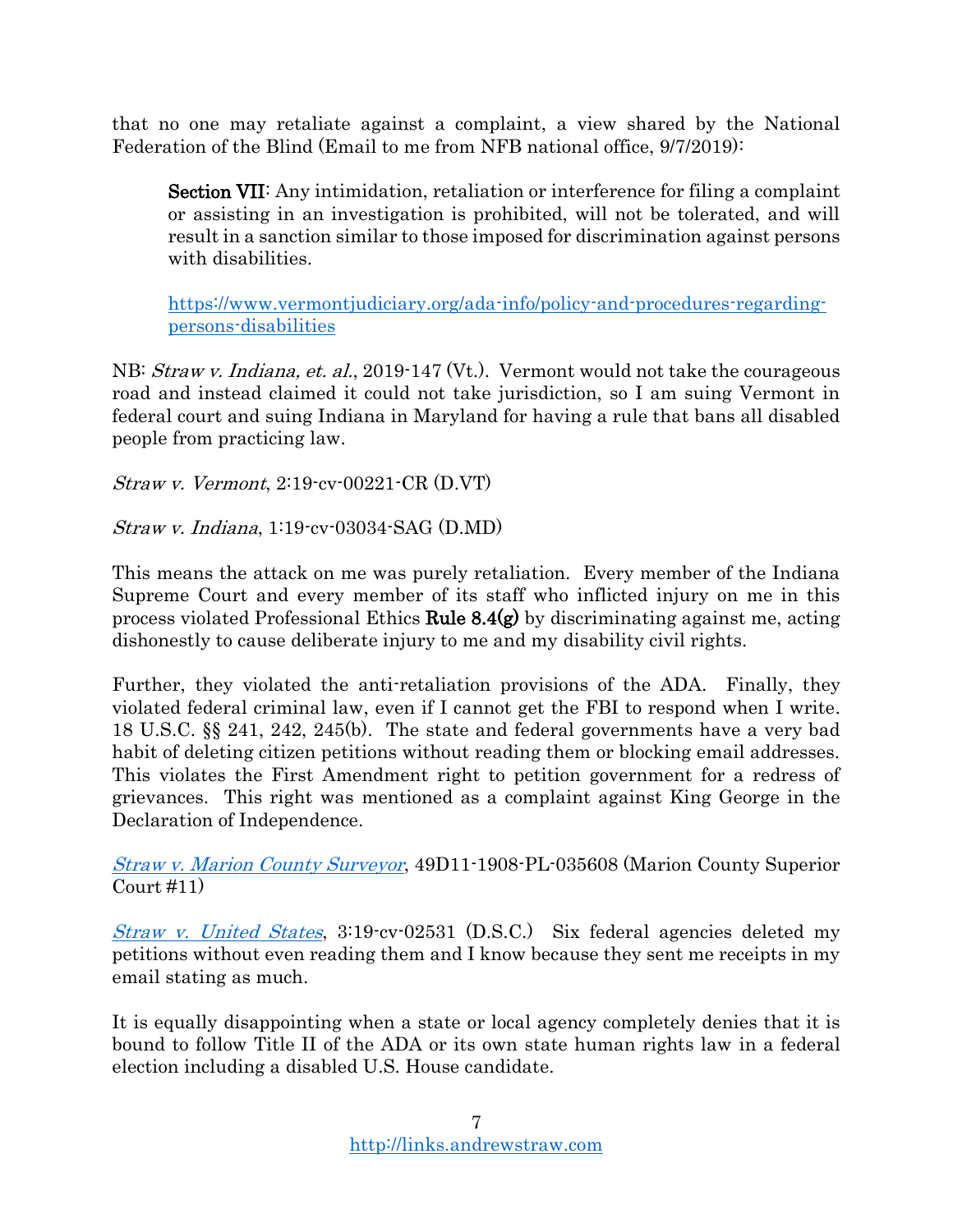[Straw v. Illinois State Board of Elections](https://drive.google.com/open?id=18ooi4tPKFL8Ex8ncxS2j6mGZ4r0umH-A), 1-19-1783 (Ill. Ct. App.)

So, the method of denial is to ridicule ADA arguments and call them frivolous, and then prevent that same disabled lawyer from getting on the ballot for an office that could CHANGE THE ADA to his position of strong disability legal protections in his lawsuits. Excluding such a disability advocate from both legal and democratic means to obtain reform is to make him a person attainted and unwelcome.

# NORTH CAROLINA AND THE U.S. MARINE CORPS

My family have been ravaged by the poisons on Camp LeJeune, where I was born and where my father served for 18 months before going to Vietnam. My mother died from one of the cancers listed by the VA as associated with the base. I have disabilities associated with the base. So does my daughter, making this 3 generations of suffering. My brother suffered as well as my stepfather.

The Indiana Supreme Court ADA coordinator specifically attacked my Camp LeJeune disability and called me incompetent because I have that disability. She is a hateful, terrible person who never should have held that role. If I were Chief Justice of Indiana, I would not have hired someone like that for such a critical civil rights role. Even a cursory examination of my suffering should have made her **stop before** abusing me.

<https://www.clfamilymembers.fsc.va.gov/>

[Straw v. Wilkie](https://efiling.uscourts.cavc.gov/cmecf/servlet/TransportRoom?servlet=CaseSummary.jsp&caseNum=18-7129&incOrigDkt=Y&incDktEntries=Y), 18-7129 (U.S. CAVC)

Straw v. North Carolina, 7:18-cv-74-D (E.D. N.C.) [\(MOTION](https://drive.google.com/file/d/1n9mqAtxT4RfR7axJQQuAYX3L9nOoIajC/view?usp=sharing) & [STMT](https://drive.google.com/file/d/1bU-naZW4KTqVS9B-6EmaS2JYB3h2xz0m/view?usp=sharing) SUMM JMT) [http://nc.andrewstraw.com](http://nc.andrewstraw.com/)

It is my goal to break a path through the legal jungle so others poisoned like my family can get justice when the MDL and the 11<sup>th</sup> Circuit denied us all in the most callous acts of judicial unreason I have ever seen. The misuse of the North Carolina statute of repose violates the 10th Amendment. See, Straw v. North Carolina, Dkt. 47.

Straw v. United States, 16-17573-GG (11th Cir. 5/22/2019) <http://media.ca11.uscourts.gov/opinions/unpub/files/201617573.pdf>

In Re Camp LeJeune, N.C., Water Contamination Litigation, 1:11-md-2218-TWT (N.D. Ga. 12/5/2016) <https://casetext.com/case/in-re-camp-lejeune-nc-water-contamination-litig-1>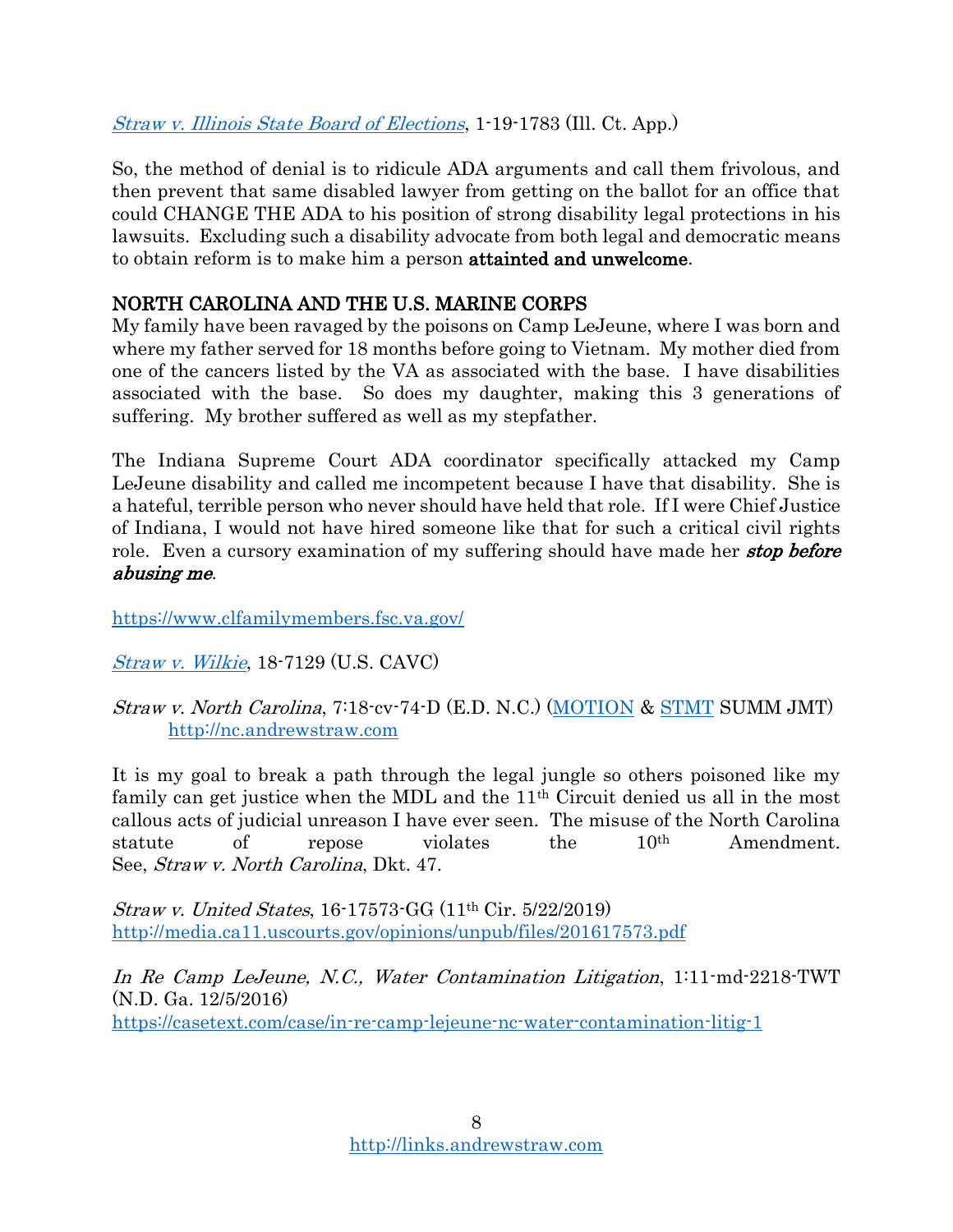It is time to bash a way through for 1 million Marines and their family members and I could not be prouder to do this. These are my brothers and sisters and I know how damaged they were because my family suffered and died the same way.

## REFORMS

As the new Chief Justice of Indiana, I will reform every agency and every system of rules so that dishonest attacks on civil rights work are clearly illegal. The Indiana Supreme Court needs to get back to being a court and not an inquisition against civil rights categories like disability.

Discrimination on any protected grounds WILL be punished on my watch. Misuse of the disciplinary system to retaliate against complaints will become impossible ON MY WATCH. There will be a blue-ribbon commission to investigate those old justices and their staffs who violated civil rights, including my rights. There will be a new, vigorous enforcement of the Indiana Constitution, the U.S. Constitution, and all federal and state laws.

No hearing officer like James R. Ahler will EVER be allowed to attack someone and then get special advantages from the federal courts during an appeal by being appointed as a federal judge. Such a hearing officer will lose his law license. Any state judge who violates any law or ethical provision will be immediately suspended pending a fair and just investigation. ON MY WATCH.

The bar in Indiana must have a greater role so that a tiny number of corruptible individuals on the state supreme court do not have power to retaliate like a mafia and hurt individual members of the bar as part of a tyrannical system of civil rights violations. EVERY segment of the Court bureaucracy will be made to conform to the Constitution and the federal laws such as the ADA, and that includes properly and promptly addressing (WITHOUT RETALIATION) petitions for redress of grievances under the 14th Amendment and its incorporation of the First Amendment.

I believe we should move lawyer discipline into the realm of the bar and no longer a supreme court matter. Every way possible to break up and reform the dysfunctional current system in Indiana must be engaged.

The Court is NOT a plaything of one political party and no party should ever have a majority of the justices. This is a constitutional requirement under the Indiana Bill of Rights to provide justice to everyone equally.

Further, the Court of Appeals shall be vigorously chastised for denying appeals using procedural means that violate the ABSOLUTE CONSTITUTIONAL RIGHT to one appeal in a civil case. I was denied this constitutional right so the Court of Appeals could defend the Indiana Supreme Court.